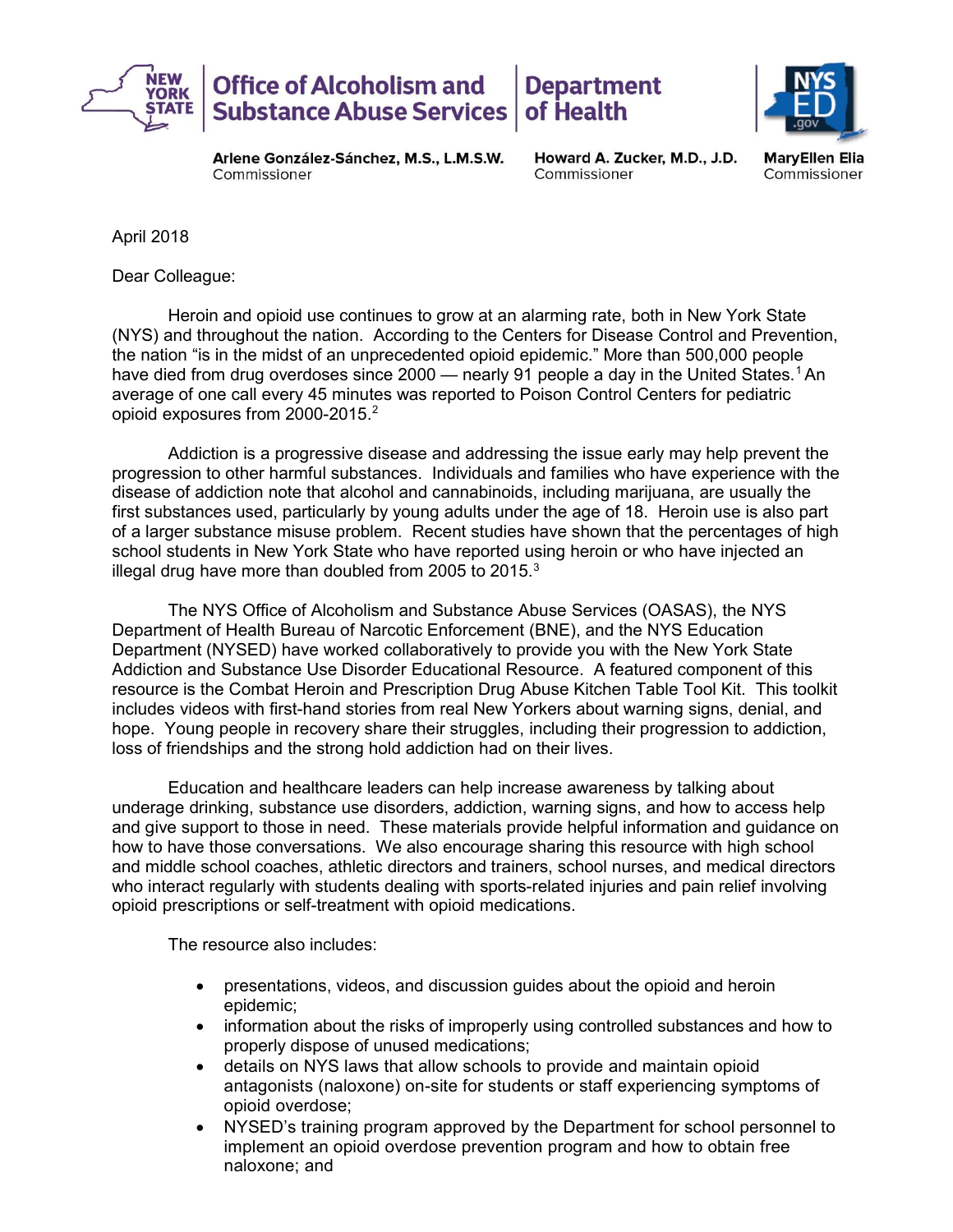An Instructional Resource Packet for Heroin and Opioids, to help school districts meet the requirements of modernizing health education instruction by including heroin and opioid content in the curriculum. Health Education Standards Modernization Supplemental Guidance Document:

 The New York State Addiction and Substance Use Disorder Educational Resource is available free on a flash drive that may be ordered by sending an email to: B0019W@health.ny.gov (email address contains zeros), or by mailing your request to:

> PUBLICATIONS NYSDOH Distribution Center P.O. Box 343 Guilderland, New York 12084

Materials sent to addresses within New York State are provided free of charge. Quantities may be limited.

Please include the name of your school, company, or facility; physical address; name and email address of contact person; and the following description and order number: New York State Addiction and Substance Use Disorder Educational Resource - Pub.# 12029. (Flash drives cannot be mailed to post office boxes).

Addiction can happen to anyone, to any family, and at any time. We believe by working together, everyone can help make a difference, and we urge you to join in the fight against addiction. Anyone in need of help for addiction should call the New York State HOPEline at 1-877-8-HOPENY or text: HOPENY (Short code: 467369).

Sincerely,

ucker, M.D.

Howard A. Zuckér, M.D., J.D. Commissioner of Health New York State Department of Health

Arlene Gorzalez- X

 Arlene González-Sánchez, M.S., L.M.S.W. New York State Office of Alcoholism & Commissioner Substance Abuse Services

ayallen

 $\overline{\phantom{a}}$  , where  $\overline{\phantom{a}}$ 

 Commissioner of Education President of the University of the State of New York MaryEllen Elia

 This project was supported by award number 2013-PM-BX-0006 awarded by the Bureau of Justice Assistance, Office of Justice Programs, U.S. Department of Justice.